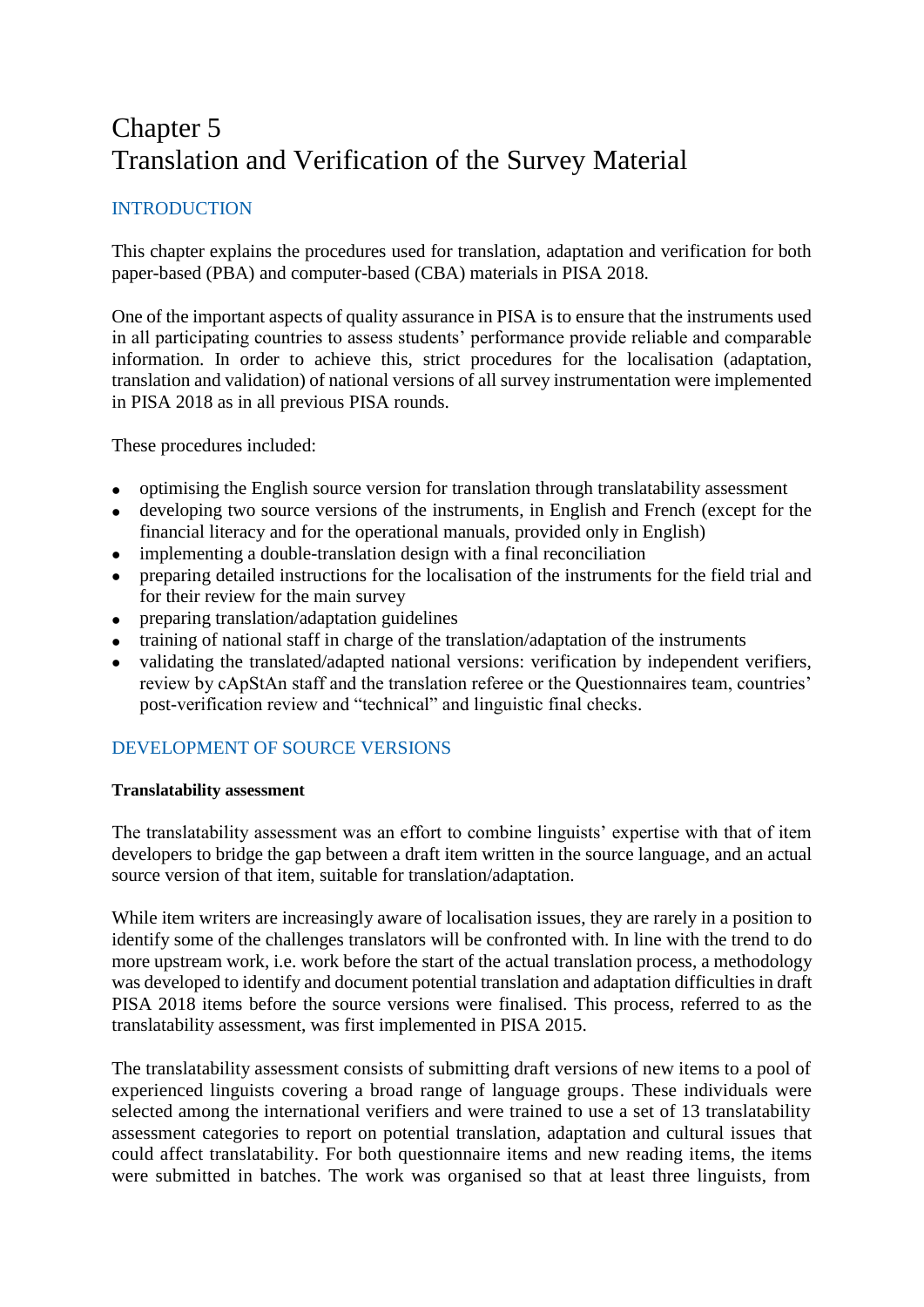different language groups, would comment on each item. Note that in PISA 2018 there were no new items for the science or mathematics assessments.

The approach was for each linguist to first mentally translate each item allocated to him/her. When the item appeared straightforward to translate, the item was classified as "straightforward." When the linguist found an item somewhat difficult to translate/adapt or identified a potential cultural issue, s/he went through the exercise of (i) producing a written translation of that item; (ii) selecting the relevant translatability category (such as "Unnecessarily complex" or "Potential cultural issue"); (iii) describing the issue; and (iv) proposing an alternative wording or a translation/adaptation note to circumvent the problem. It should be noted that the translations produced in category (i) were not intended for further use; they were used to help the linguists identify and describe the translation and adaptation challenges that translators might face if no pre-emptive action were taken.

The feedback from the different linguists was then collated by a senior linguist at cApStAn or, in some cases, by the translation referee. The referee reformulated the comments so that similar issues were processed in a consistent way; selected or rewrote proposals for alternative wording that addressed all the issues identified and drafted translation/adaptation notes when applicable. When several linguists working in different languages pointed out similar issues in a given item, special attention was given to the wording of that particular item. The senior linguist produced a *Translatability Report*, which was then sent to the item developers for review. Using the Translatability Report, item developers took this opportunity to eliminate ambiguities, e.g. Anglo-Saxon idiosyncrasies that may be difficult to render in certain languages, double-barrelled questions, cultural issues or unnecessary complexity. Overall, an attempt was made to fine tune the initial version of the items so that it became a more translatable source version.

## **Production of the second source version in French**

Since the inception of PISA, it has been a requirement in the PISA Terms of Reference that the international contractor should produce an international French source version of the data collection instruments. Experience has shown that some issues do not become apparent until there is an attempt to translate the instruments into a second language. As in previous PISA survey administrations, the English-to-French translation process proved to be very effective in detecting issues not detected or overlooked by the item writers, and in anticipating potential problems for translation into other languages. In particular, a number of ambiguities or pitfall expressions could be spotted and therefore avoided in the source versions by slightly modifying both the English and French source versions. As a result, the list of aspects requiring national adaptations could be refined; and further translation notes could be added as needed.

The French source version was produced through the double-translation and reconciliation process, followed by a review by a French domain expert for appropriateness of the terminology, and by a native professional French proof-reader for linguistic correctness. In addition, an independent verification of the equivalence between the final English and French versions was performed using the same procedures and verification checklists as for the verification of all other national versions.

Both the translatability assessment and the development of the French source version contributed to providing national project managers (NPMs) with source material that was easier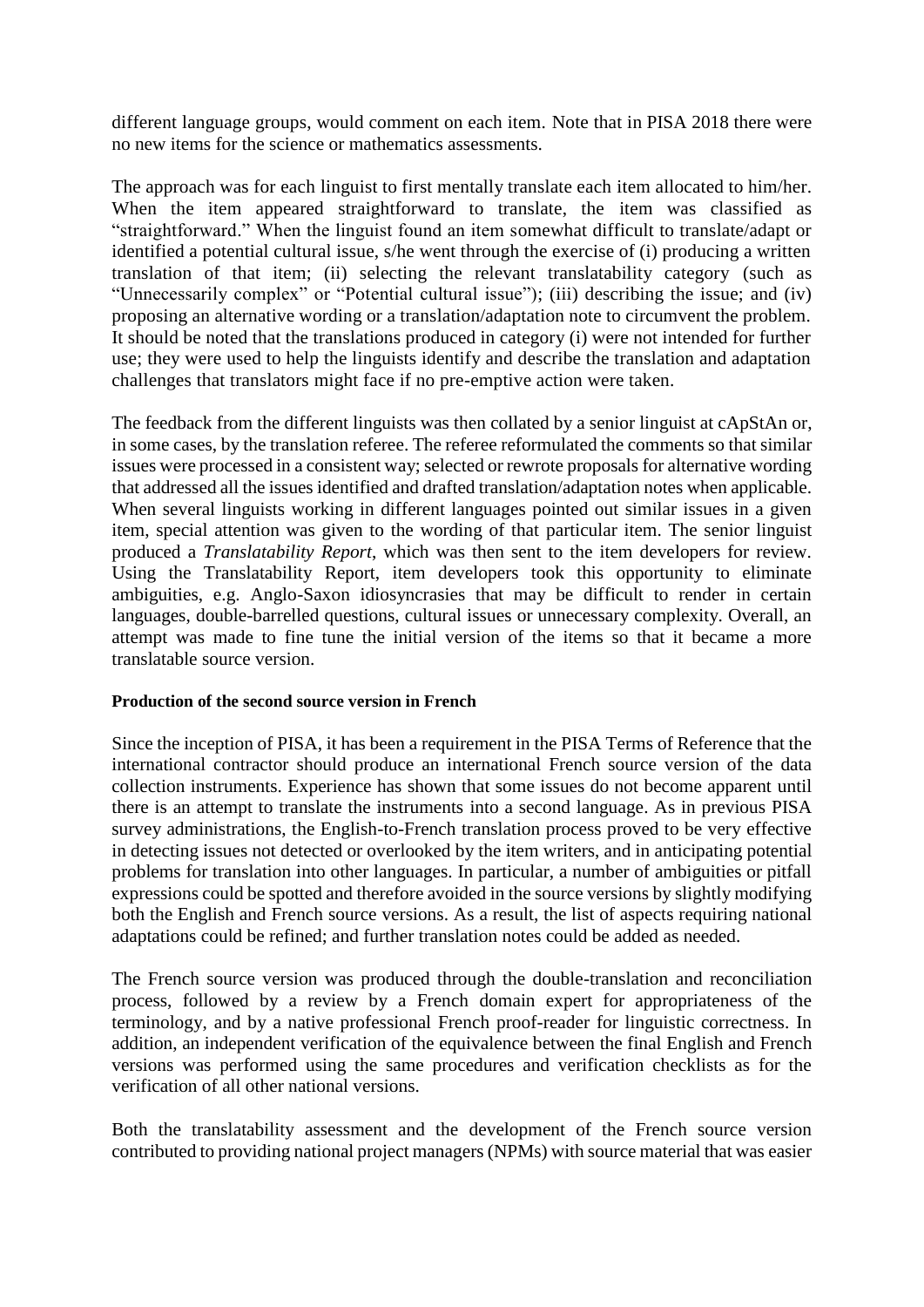to translate and contained fewer potential translation problems than would have been the case had only one source been developed without a translatability assessment.

#### **Double translation from two source languages**

Back translation has long been the most frequently used way to ensure linguistic equivalence of test instruments in international surveys. It requires translating the source version of the test (generally English language) into the national languages, then translating them back to English and comparing them with the source language to identify possible discrepancies. A second approach is a double-translation design (i.e. two independent translations from the source language(s), and reconciliation by a third person).

This second approach offers two significant advantages in comparison with the backtranslation design:

- Equivalence of the source and target versions is obtained by using three different people (two translators and a reconciler) who all work on both the source and the target versions. On the other hand, in a back-translation design the first translator is the only one to simultaneously use the source and target versions.
- Discrepancies are recorded directly in the target language instead of in the source language, as would be the case in a back-translation design.

Both back-translation and double-translation designs have a potential disadvantage in that the equivalence of the various national versions depends exclusively on their consistency with a single source version (in general, English). In particular, one would wish the highest possible semantic equivalence since the principle is to measure access that students from different countries would have to a same meaning, through written material presented in different languages. Using a single reference language is likely to give undue importance to the formal characteristics of that language. If a single source language is used, its lexical and syntactic features, stylistic conventions and the typical patterns it uses to organise ideas within the sentence will have a greater impact on the target language versions than desirable (Grisay, 2003). The recommended approach in PISA therefore builds on the strengths of the doubletranslation approach by using double translation from two different source languages.

Resorting to two different languages may, to a certain extent, reduce problems linked to the impact of cultural characteristics of a single source language. Admittedly, both languages used in PISA share an Indo-European origin. However, they do represent relatively different sets of cultural traditions, and are both spoken in several countries with different geographic locations, traditions, social structures and cultures.

The use of two source languages in PISA results in other anticipated advantages such as the following:

- Many translation problems are due to idiosyncrasies: words, idioms, or syntactic structures in one language appear untranslatable into a target language. In many cases, the opportunity to consult second source version may provide hints at solutions.
- The desirable or acceptable degree of translation freedom is very difficult to determine. A translation that is too faithful to the original version may appear awkward; if it is too free or too literary it is very likely to jeopardise equivalence. Having two source versions in different languages, with clear guidelines on the amount of translation fidelity/freedom,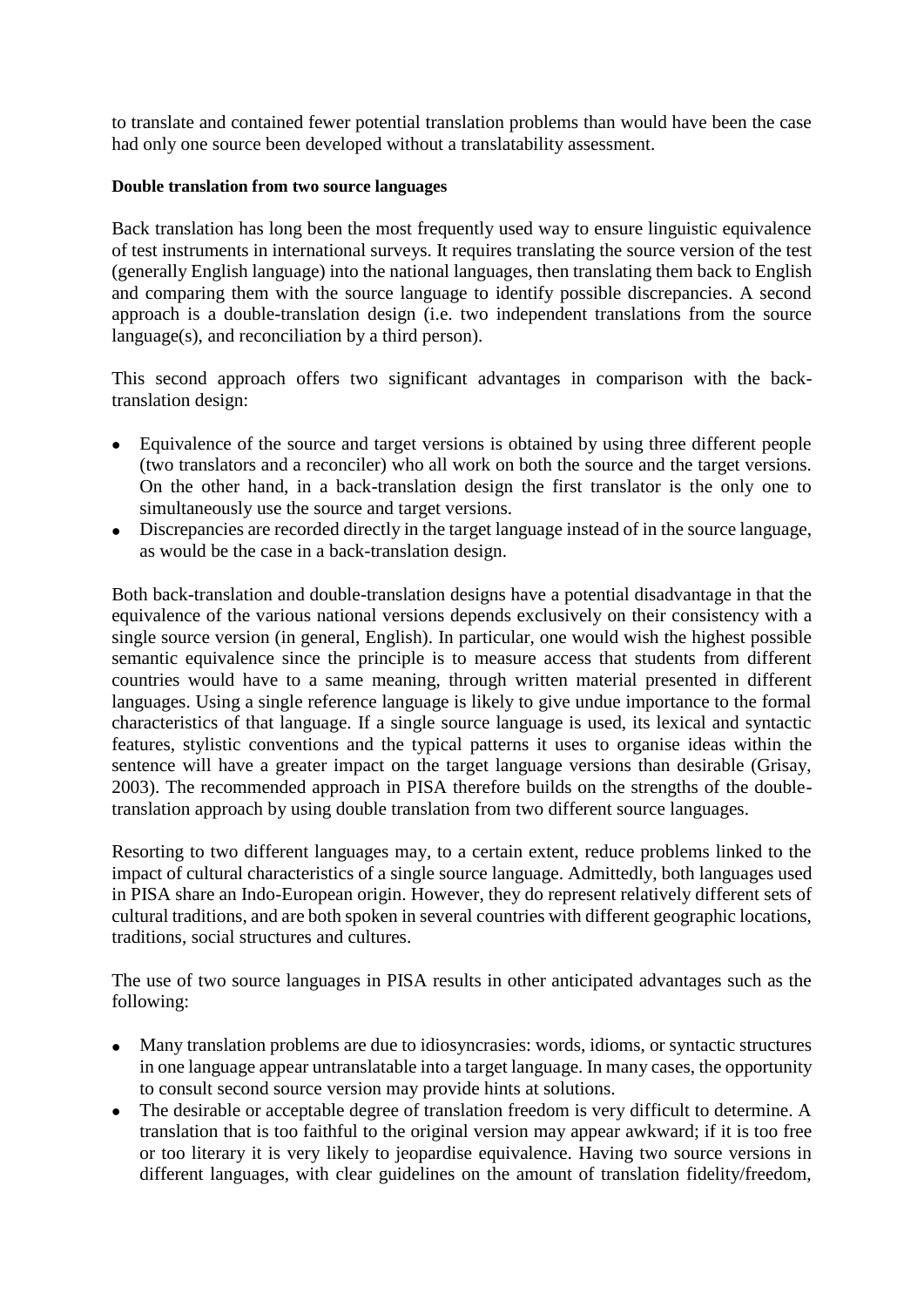provides national reconcilers with accurate benchmarks in this respect, which neither back translation nor double translation from a single language could provide.

As in previous PISA cycles, the double-translation and reconciliation procedure were a requirement for all national versions of test and questionnaire instruments used in the assessment. It was possible for countries to use the English source version for one of the translations into the national language and the French source version for the other. An efficient alternative method was to perform double translation and reconciliation from one of the source languages, and extensive cross checks against the second source language. For the option Financial Literacy units were double translated from English only, as there was no French source version of these units.

## PISA TRANSLATION AND ADAPTATION GUIDELINES

PISA Translation and Adaptation Guidelines were produced to guide the national teams in the adaptation work of the instruments. The guidelines included:

- Instructions on double or single translation: Double translation (and reconciliation) was required for test and questionnaire materials, but not for manuals, coding guides and other logistic material. In double translation, it was recommended that one independent translator use the English source version while the second use the French version. In countries where the National Project Manager (MPM) has difficulty appointing competent translators from French and English, double translation from English or French only was considered acceptable; in such cases it was highly recommended to use the other source version for cross checks during the reconciliation process insofar as possible.
- Instructions on recruitment and training.
- Security requirements.
- References to other documents, including technical guides for translating and reconciling computer-based materials.
- Recommendations to avoid common translation traps.
- Instructions on how to adapt the test material to the national context.
- Instructions on how to translate and adapt questionnaires and manuals to the national context.

In addition to the generic translation and adaptation guidelines, the translators and reconcilers were given item-specific guidelines within the monitoring sheets that accompanied the materials throughout the localisation process. These guidelines provided help for specific translation and adaptation challenges. The item-specific guidelines were produced based on a thorough review first of the English source, then of the comments arising from the translatability assessment and then of those arising from the production of the French source version.

## **Centralised trend material transfer**

Cognitive units were administered in paper-based format (MS Word) until PISA 2012. In PISA 2015, the majority of participating countries switched the mode of administration from PBA to CBA, but there were still some countries that remained with the PBA. In PISA 2018, some of those countries also switched to CBA.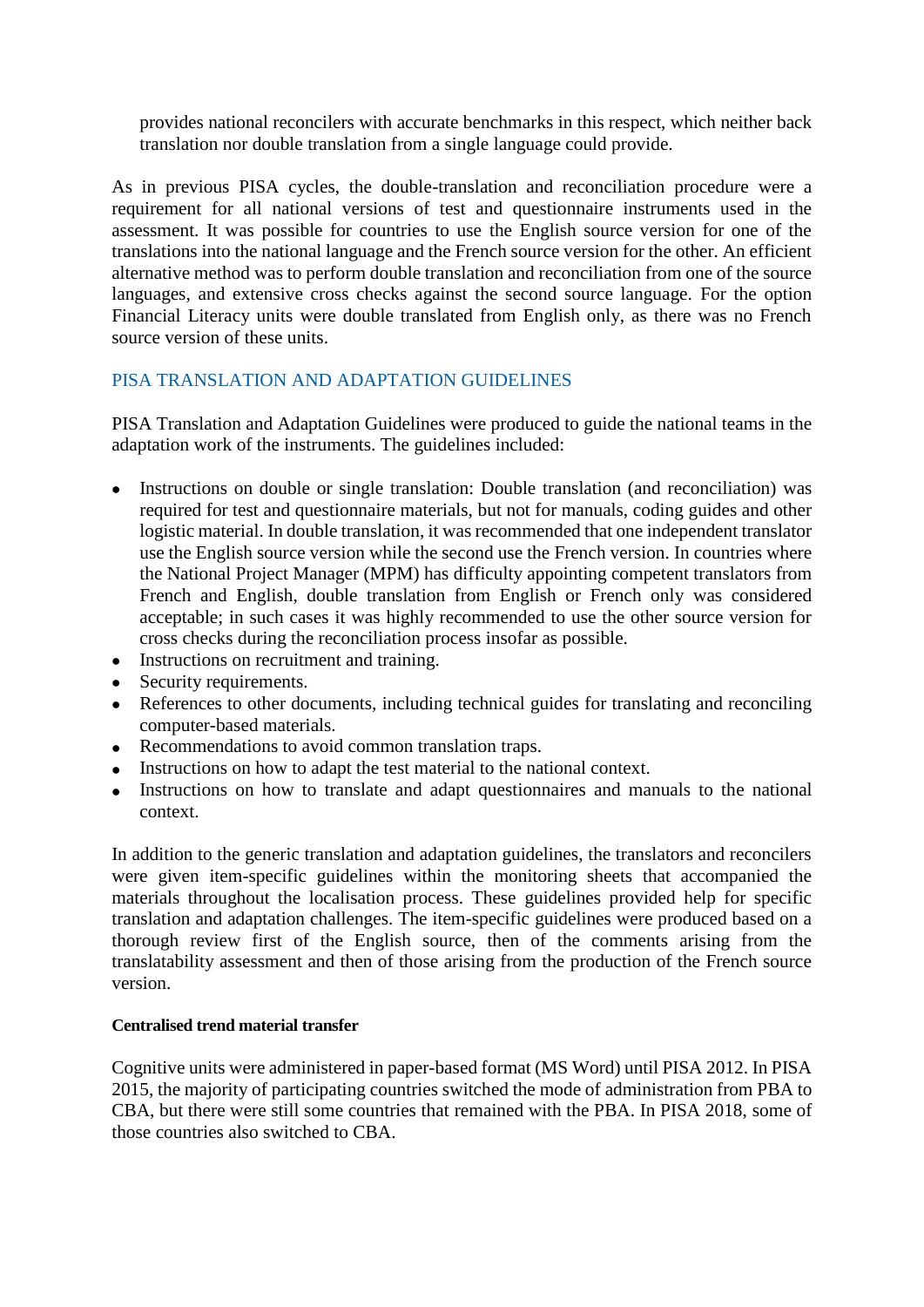As the trend contents need to remain identical, the transfer of trend contents from PBA to CBA, i.e. from Word to XLIFF, was centrally managed, as it was in PISA 2015. To do this operation, a semi-automated process (different from the more manual process applied in 2015) was adopted. National centres were then asked to review their transferred units using the preview widget on the PISA portal and report any transfer error or residual issues identified in the trend materials using change request forms (in Excel format). Approved changes were then centrally implemented by the contractors.

#### **Questionnaire Adaptation negotiation and verification.**

Questionnaire verification before the Field Trial sought to ensure cross-linguistic equivalence of 106 national versions of the data collection instruments. This process began with the negotiation of national adaptations documented in the Questionnaire Adaptation Spreadsheet, referred to as QAS in this report.

In the questionnaires, national adaptations are defined as intentional deviations from the source, aiming to reflect the national context and to keep the comparability on the international level at the same time. A set of these national adaptations was compulsory, such as country-specific responses options in a question that asks about education levels, types of school, or language spoken at home. Beyond these "forced adaptations", countries could propose requests for additional adaptations in the QAS.

Countries proposed their adaptations to new items in the QAS, provided a back translation in English and justified it, as needed. Based on the back translation and the explanation, the questionnaire team expressed agreement to the proposed changes, or asked the National Centre to further adjust the translation to correspond to the source and ensure across-country comparability. This dialogue between the National Centre and contractors took place in the QAS until an agreement was reached.

The National Centre implemented the agreed adaptations in their national versions. CBA countries encoded the translations directly in the Questionnaire Authoring Tool (QAT).

After having tested the different scenarios (rules and filters) advised by Core A (ETS Data Management), countries uploaded the QAS documenting the negotiation and released the national questionnaires for the next step in the workflow, i.e., verification.

## TRANSLATION TRAINING SESSIONS

National project managers received sample materials to use when recruiting national translators and training them at the national level. The NPM meeting held in March 2016 in Prague included sessions on the field trial translation/adaptation activities in which recommended translation procedures, PISA Translation and Adaptation Guidelines, and the verification process were presented in detail separately for each component of the survey (questionnaires, global competence units, new reading literacy units, trend units).

## TESTING LANGUAGES AND TRANSLATION/ADAPTATION PROCEDURES

National project managers had to identify the testing languages according to instructions given in the School Sampling Preparation Manual and to record them in a sampling form for agreement.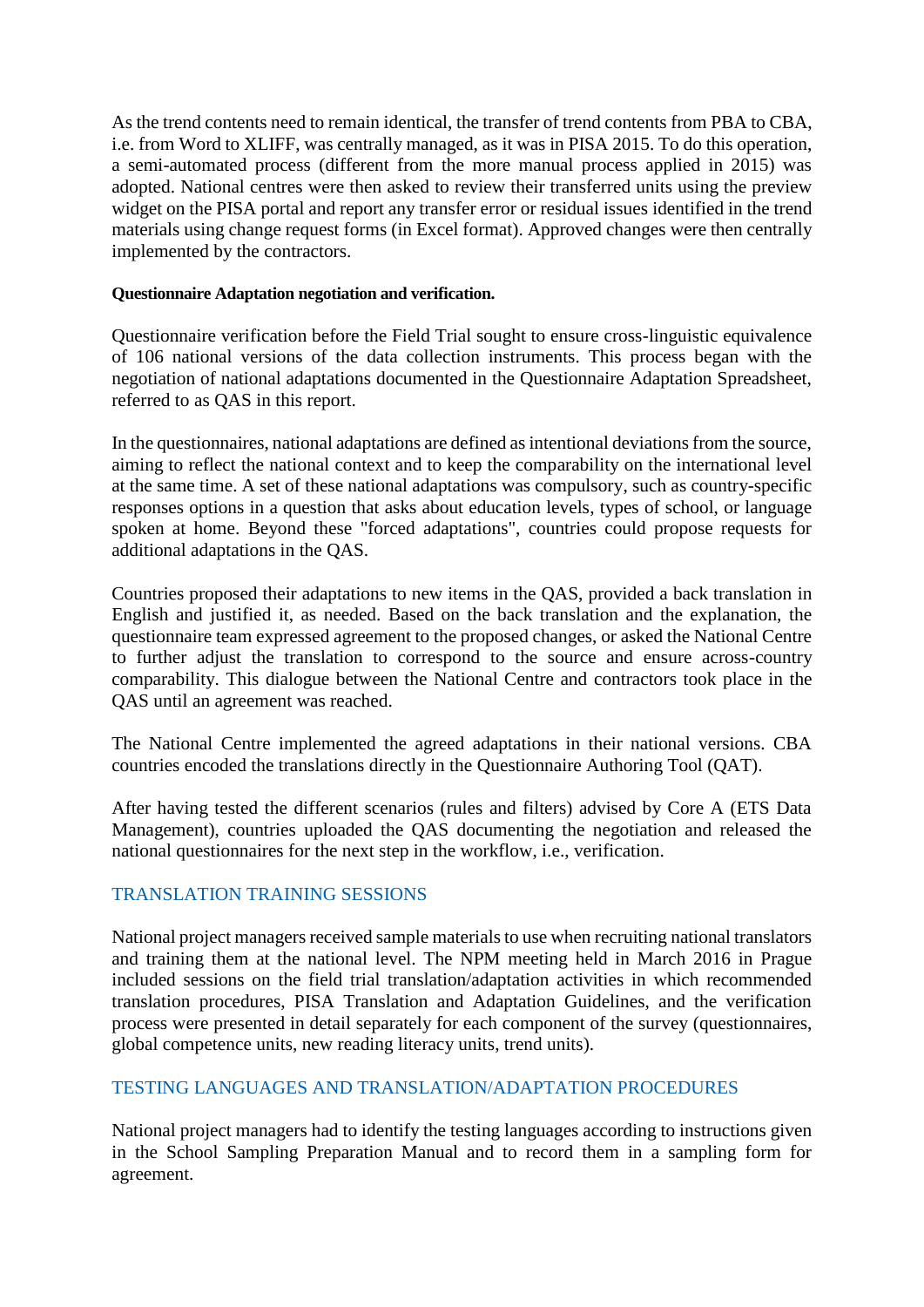Prior to the field trial, national project managers had to complete a translation plan describing the procedures used to develop their national versions and the different processes used for translator/reconciler recruitment and training. Information about a possible national expert committee was also sought. This translation plan was reviewed by the translation referee for discussion/approval.

Table 5.1 summarises the field trial translation procedures for tests and questionnaires, as described in the confirmed translation plans. The figures in the table include minority language versions that represented less than 10% of the target population and were not verified internationally.

| Type                                                                                                | Cognitive | Questionnaires |
|-----------------------------------------------------------------------------------------------------|-----------|----------------|
| Double translation from English and French source<br>versions                                       | 19        | 22             |
| Double translation from English source version with cross-<br>checks against the FRE source version | $10*$     | $12*$          |
| Double translation from English source version only                                                 | 16        | 35             |
| Adaptations in one of the source versions                                                           | 26        | 28             |
| Adaptations made in a borrowed verified version or "base"<br>version                                | 46        | 32             |
| Total                                                                                               | 88        | 88             |

Note that for the Catalan, Galician and Basque versions, the cross-checks were made against the verified Spanish version of Spain. Also, the totals do not always match between cognitive items and questionnaires, because while most PBA countries had no translation to do for the cognitive domains (trends only), they all had to translate the 2018 School and Student questionnaires.

The lower number of questionnaire versions adapted from a verified or base version versus the same number for tests is largely explained by the fact that a Spanish, Chinese and Arabic base version of the tests was produced, but there was no such base versions of the questionnaires. Therefore, countries that could adapt the Spanish, Chinese and Arabic base version were responsible for translating the questionnaires themselves.

Countries sharing a testing language were strongly encouraged to develop a common version in which national adaptations would be inserted or, in the case of minority languages, to borrow an existing verified version. It has been found in previous survey administrations that highquality translations and high levels of equivalence in the functioning of items were achieved in countries that shared a common language of instruction and could develop their national versions by introducing a limited number of national adaptations in a common version. Additionally, a common version for different countries sharing the same testing language implies that all students instructed in a given language receive booklets that are as similar as possible, which potentially reduces cross-country differences due to translation effects.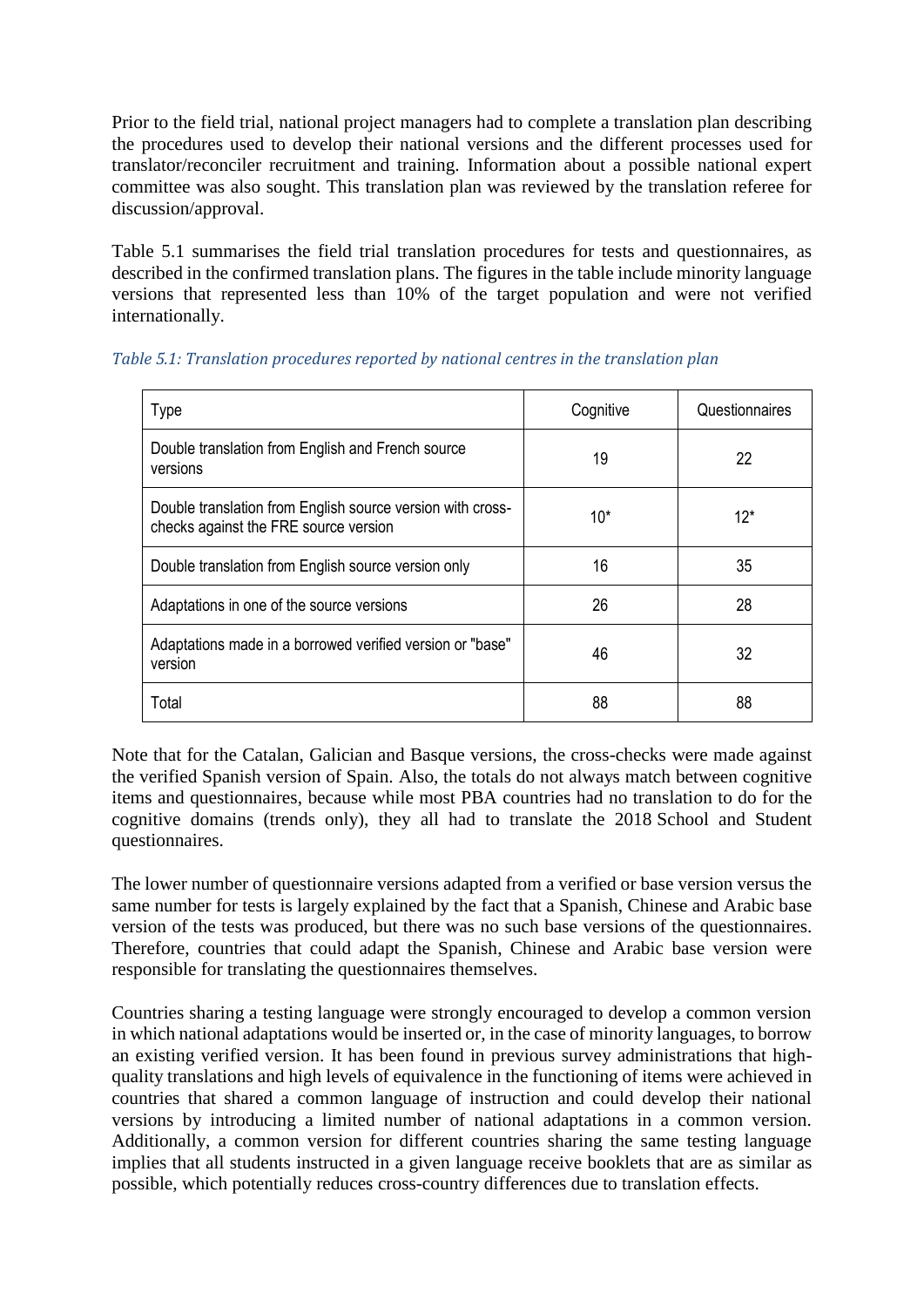Co-operation between countries sharing a same language was therefore fostered and facilitated. To this effect, workable models were designed so that verified versions from one country could be adapted by another country.

Particular instances of this sharing are the following:

- As in previous cycles, the model followed by German-speaking countries was highly efficient: the German version of each of the components of the assessment material was double translated and reconciled by one of the countries, then verified, and adapted by the other countries who administered that component. The adapted versions were then verified.
- A Spanish base version of the new test materials was produced by an independent contractor and shared by nine Spanish-speaking countries (Chile, Colombia, Costa Rica, Dominican Republic, Mexico, Panama, Peru, Spain and Uruguay)
- An Arabic version of the new test materials was produced by an independent contractor and shared by two Arabic-speaking countries (Morocco and UAE).
- A Chinese version of the new test materials was produced by an independent contractor and shared by 3 Chinese-speaking participants (Chinese Taipei, Hong Kong (China), Macao (China), then the version for China (People's Republic) was adapted from the verified Hong-Kong version, which was converted from Traditional to Simplified Chinese before the National Centre could adapt it.
- The Russian version from Russia was fully verified and then adapted by Azerbaijan (Baku), Belarus, Estonia, Kazakhstan and Latvia.
- Finally, Bosnia and Herzegovina, Montenegro and Serbia shared the translation effort translating each one part of the assessment and then adapted the verified versions to their local contexts.

Translation of coding guides for open-ended items was not included in the translation plan because, for PISA 2018, the recommended procedure was to single-translate from one source version with cross checks against the other. Some countries produced translated coding guides in one national language only (Spain), while some used the English source (Sweden) or French source (Morroco) without translation.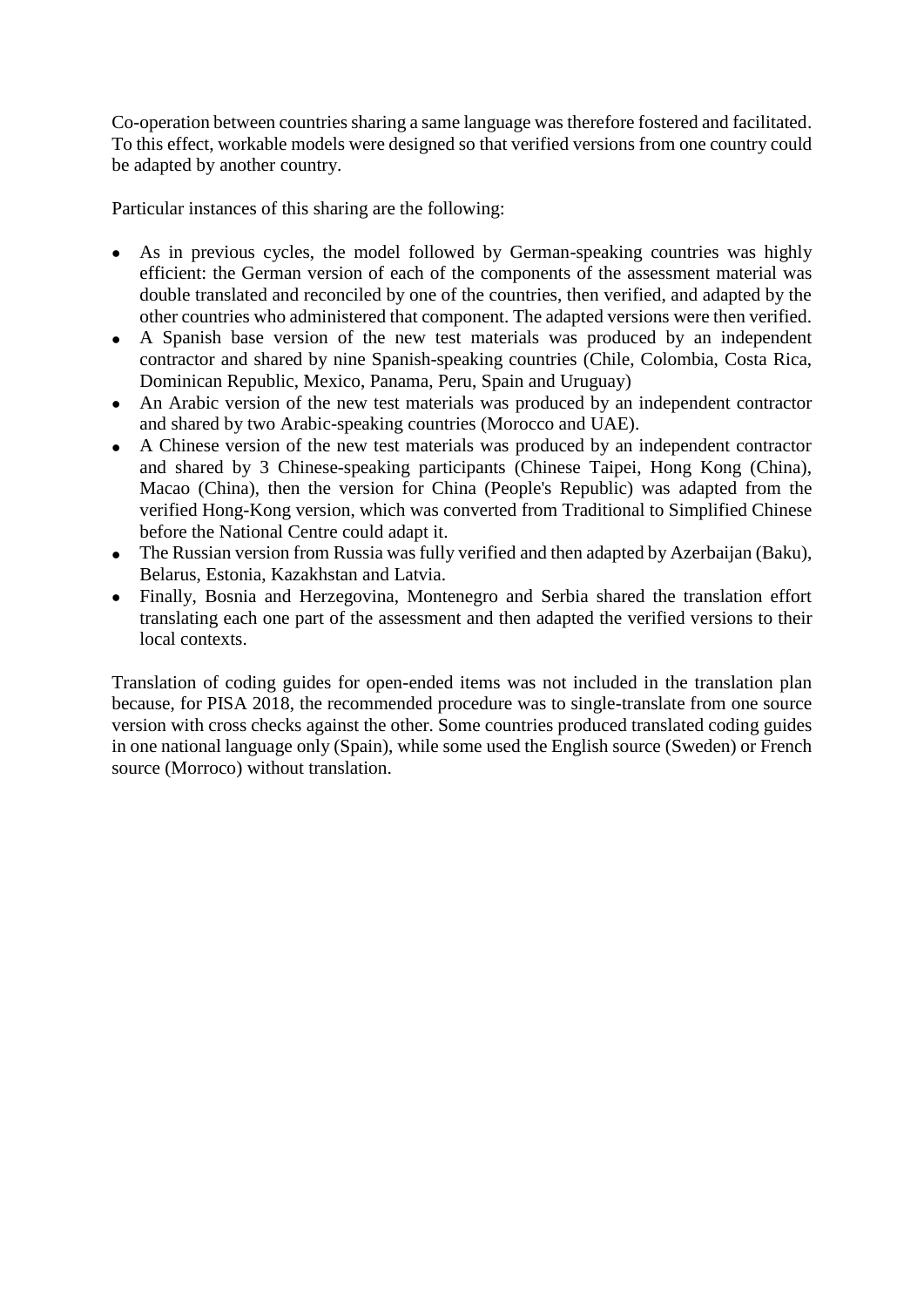| Country/Economy           | Language           | Country/Economy       | Language            | Country/Economy | Language          | Country/Economy                    | Language             |
|---------------------------|--------------------|-----------------------|---------------------|-----------------|-------------------|------------------------------------|----------------------|
| Albania                   | Albanian           | Dominican<br>Republic | Spanish             | Luxembourg      | German            | Russia                             | Russian              |
| Argentina                 | Spanish            | Estonia               | Estonian            |                 | French            | Saudi Arabia                       | Arabic               |
| Australia                 | English            |                       | Russian             | Macao (China)   | English           | United Kingdom<br>(Scotland)       | English              |
| Austria                   | German             | Finland               | Finnish             | Macao (China)   | Chinese<br>(trad) | Serbia                             | Serbian<br>(Ekavian) |
| <b>Baku City</b>          | Azerbaijani        | France                | French              | <b>FYROM</b>    | Macedonian        | Singapore                          | English              |
| (Azerbaijan)              | Russian            | Georgia               | Georgian            |                 | Albanian          | Slovak Republic                    | Slovak               |
| <b>Belarus</b>            | Belarussian        | Germany               | German              | Malaysia        | English           | Slovenia                           | Slovenian            |
|                           | Russian            | Greece                | Greek               |                 | Malaysian         |                                    | Slovenian            |
|                           | Dutch              | Hong Kong<br>(China)  | Chinese<br>(trad)   |                 | English           | Spain                              | Catalan              |
| Belgium                   | French             | Hungary               | Hungarian           | Malta           | Maltese           | Spain                              | Basque               |
|                           | Bosnian            | Iceland               | Icelandic           | Mexico          | Spanish           | Spain                              | Castilian            |
| Bosnia and<br>Herzegovina | Croatian           | Indonesia             | Bahasa<br>Indonesia |                 | Romanian          | Spain                              | Galician             |
|                           | Serbian            | Ireland               | English             | Moldova         | Russian           | Sweden                             | Swedish              |
| <b>Brazil</b>             | Portuguese         |                       | Arabic              | Montenegro      | Montenegrine      |                                    | German               |
| Brunei<br>Darussalam      | English            | Israel                | Hebrew              | Morocco         | Arabic            | Switzerland                        | French               |
| <b>Bulgaria</b>           | Bulgarian          | Italy                 | Italian             | Netherlands     | Dutch             | Chinese Taipei                     | Chinese              |
| Canada                    | English            | Japan                 | Japanese            | New Zealand     | English           | Thailand                           | Thai                 |
|                           | French             | Jordan                | Arabic              |                 | Nynorsk           | Turkey                             | Turkish              |
| Chile                     | Spanish            | Kazakhstan            | Kazakh              | Norway          | Bokmål            | <b>United Arab</b>                 | Arabic               |
| B-S-J-Z (China)           | Chinese<br>(simpl) |                       | Russian             | Panama          | Spanish           | Emirates                           | English              |
| Colombia                  | Spanish            | Korea                 | Korean              | Peru            | Spanish           | Ukraine                            | Ukrainian            |
| Costa Rica                | Spanish            | Kosovo                | Albanian            | Philippines     | English           | United Kingdom<br>(excl. Scotland) | English              |
| Croatia                   | Croatian           |                       | Latvian             | Poland          | Polish            | <b>United States</b>               | English              |
|                           | English            | Latvia                | Russian             | Portugal        | Portuguese        | Uruguay                            | Spanish              |
| Cyprus <sup>1</sup>       | Greek              |                       | English             |                 | Arabic            | Viet Nam                           | Vietnamese           |
| Czech Republic            | Czech              | Lebanon               | French              | Qatar           | English           |                                    |                      |
| Denmark                   | Danish             | Lithuania             | Lithuanian          | Romania         | Romanian          |                                    |                      |

# *Table 5.2: Test languages used in PISA 2018*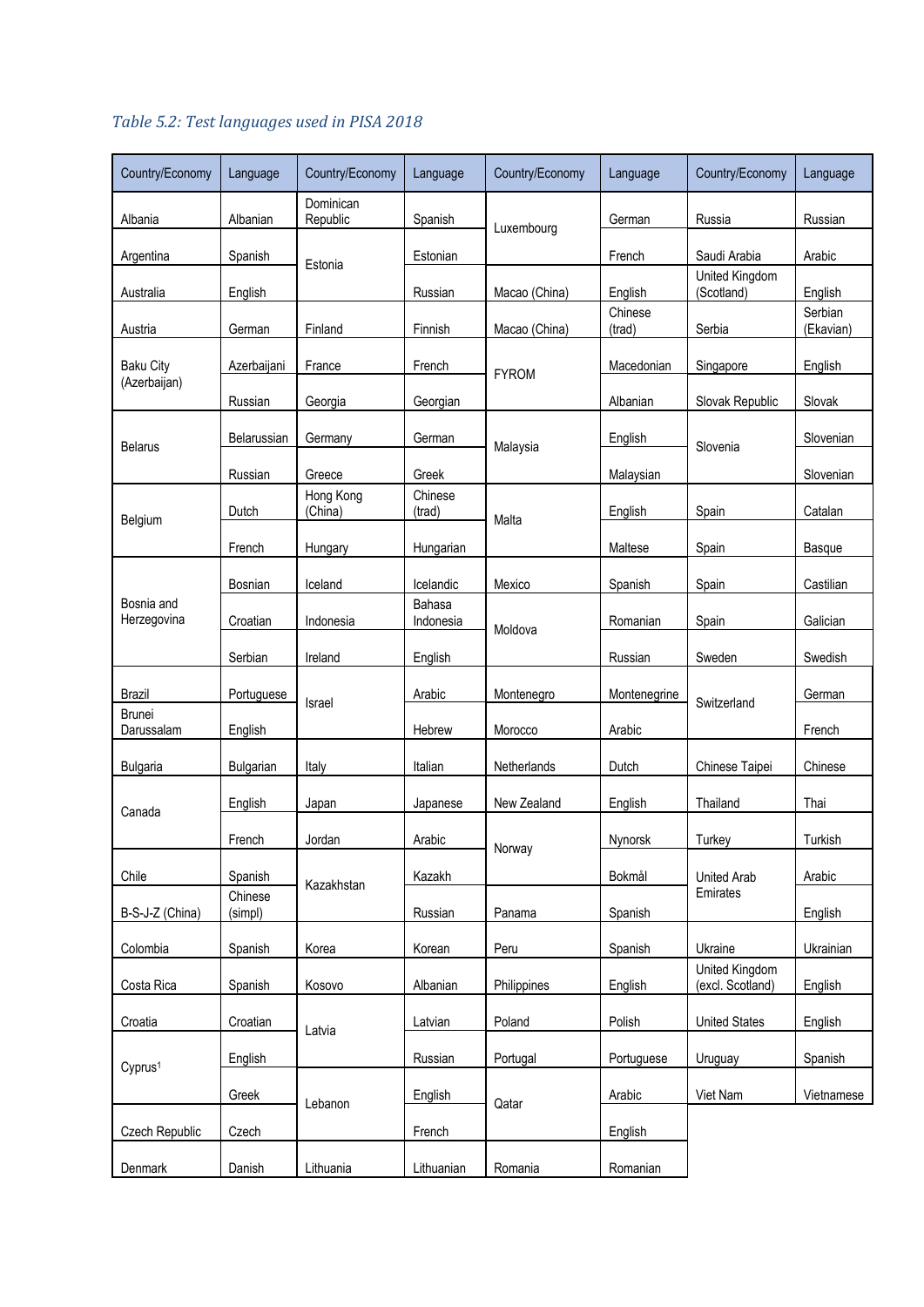## CENTRALISED MANAGEMENT OF CHANGES IN TREND

In PISA 2018, a centralised management approach for trend content was implemented for both test and questionnaire materials. The cornerstone of this approach is that all changes to trend content requested by countries/economies went through a strict review and approval process; approved changes were then implemented centrally so that countries/economies did not have editing rights at any stage of the process. This approach prevented unnecessary, undocumented or unverified changes in the trend materials, and thus will allow both more reliable comparability across cycles, and a detailed record of all changes made in trend materials.

## INTERNATIONAL VERIFICATION OF THE NATIONAL VERSIONS

As in previous PISA survey administrations, one of the most important quality control procedures implemented to ensure high-quality standards in the translated assessment materials for PISA 2018 was to have an independent team of expert verifiers, appointed and trained by the international contractors, verifying each national version against the English and/or French source versions.

International verification was carried out for all national versions in languages used in schools attended by more than 10% of the country's target population.

The main criteria used to recruit verifiers of the various national versions were that they had:

- native command of the target language
- professional experience as translators from English and/or French into their target language
- if possible, sufficient command of the second source language (either English or French) to be able to use it for cross checks in the verification of the material. Note that not all verifiers are proficient in French, but this is mitigated by the fact that the cApStAn reviewer and the translation referee have command of French
- if possible, familiarity with the main domain assessed, in this case, reading literacy
- a good level of computer literacy and experience with computer-aided translation tools (CAT tools)
- if possible, experience as teachers and/or higher education degrees in psychology, sociology or education.

A verifier training seminar was held prior to the verification of the field trial materials. For those who could not attend the training seminar, webinars were organised. The training sessions focused on:

- presenting verifiers with PISA objectives and structure
- familiarising verifiers with the material to be verified, the verification procedures, and the software tools to be used, in particular, the two CAT tool software used for computer-based materials
- conducting a review and extensively discussing the translation guidelines and the verification checklist
- conducting hands-on exercises on specially "doctored" target versions in which typical errors (linguistic issues, adaptation issues, or errors related to guidelines not being followed) had been planted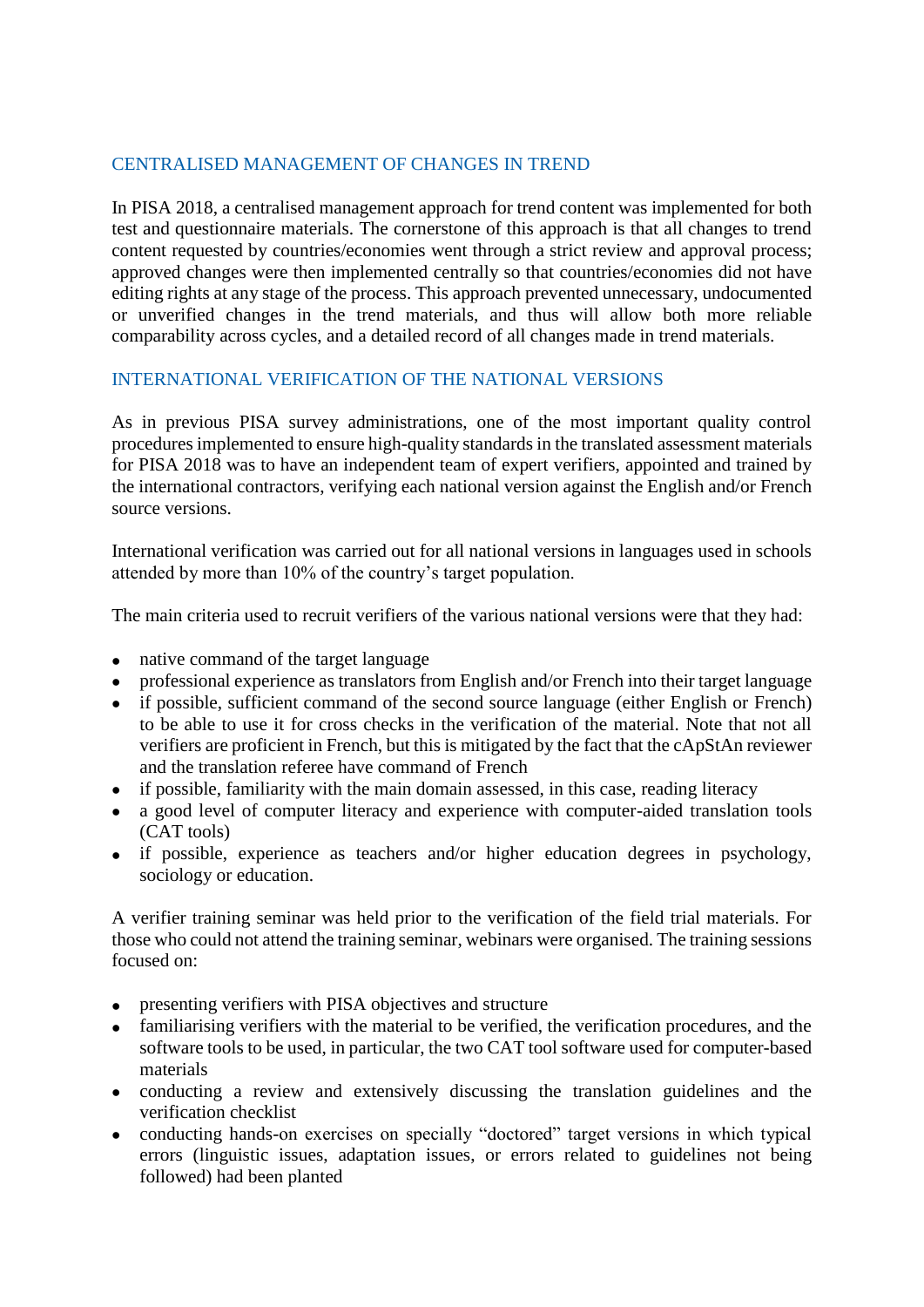- arranging schedules and dispatch logistics
- reviewing security requirements.

Verification procedures have been continually improved throughout each PISA round, based on the experience and learning from previous rounds.

## VERIFICATION OF NEW COMPUTER-BASED TEST UNITS

Of the 79 countries/economies participating in PISA 2018, nine participated in the paper-based assessment (PBA). The remaining 70 countries/economies participated in the computer-based assessment.

Computer-based units were translated and verified using the open language tool (OLT) software on XLIFF (tagged XML Localisation Interchange File Format) files which were exchanged, previewed and archived on the PISA portal, a web-based platform that allows the files to travel through a predefined workflow. Another Open Source CAT tool called OmegaT was used for a small group of "pilot" countries/economies and verifiers.

To perform the verification task, the verifiers were instructed to verify the text segments one by one, comparing the target version appearing on the right side of the OLT interface to the source version appearing on the left side, while consulting previews on the portal and the test adaptation spreadsheet (TAS) to see item-specific guidelines and comments from the national centres. They made corrections as needed, documenting their interventions in the test adaptation spreadsheet, including selection of the appropriate intervention category using a drop-down menu.

Once a domain was verified, reviewed and "finalised" on the portal, the translation referee was able to download the test adaptation spreadsheet annotated by the verifier. The referee would then go through each verifier and country comment, and label as "requires follow-up" any crucial issues that could potentially affect equivalence or item functioning.

Changes labelled as "requires follow-up" were negotiated between the referee and the national centre. The national centre then uploaded revised XLIFF files and TAS on the portal for final check. The final check reviewer checked the correct implementation of any changes "requiring follow-up" and either released the files for layout check and national version construction by the international contractors or released them back to the national centre for additional corrections.

Since the PISA 2003 main survey, the central element and repository of the entire translation, adaptation and verification procedure for test units has been the test adaptation spreadsheet. Figure 5.1 shows a sample test adaptation spreadsheet from the PISA 2018 field trial. The spreadsheet functions as:

- an aid to translators, reconcilers, and verifiers through the increasing use of item-specific translation/adaptation guidelines
- a centralised record of national adaptations, of verifier corrections and suggestions
- a way of conducting discussions between the national centre and the translation referee
- a record of the implementation status of "requires follow-up" in test units
- a tool permitting quantitative analysis of verification outcomes.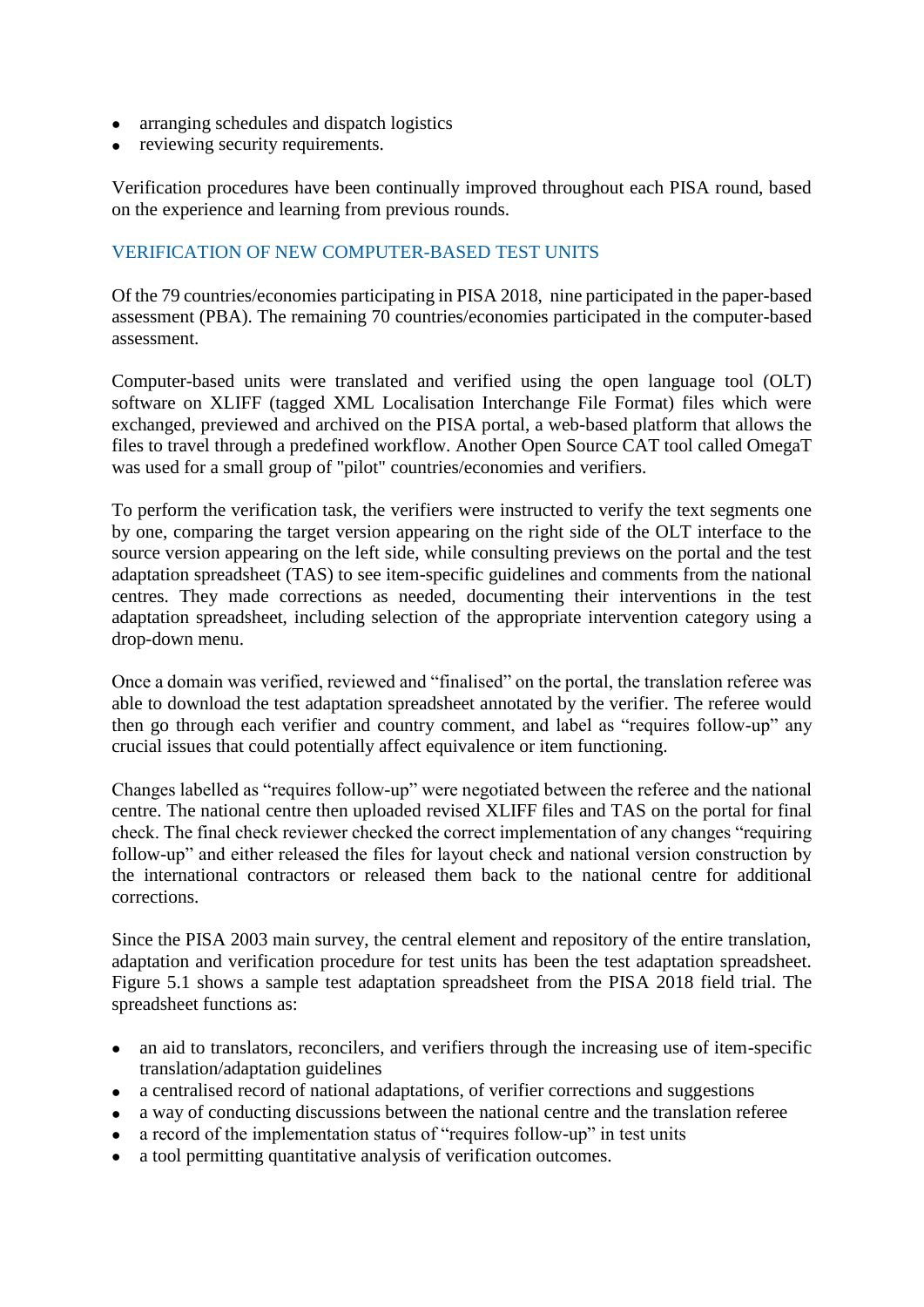### *Figure 5.1: Sample of a test adaptation spreadsheet (TAS) from the PISA 2018 field trial*

| <b>ENGLISH</b><br><b>SOURCE</b><br><b>VERSION</b>                    | <b>ITEM-SPECIFIC</b><br><b>TRANSLATION /</b><br><b>ADAPTATION</b><br><b>GUIDELINE</b> | <b>COUNT</b><br><b>RY</b><br><b>COMM</b><br><b>ENT</b><br>(ADAPT<br>ATION,<br><b>DOUBT</b><br>S) | <b>VERIFIER</b><br><b>INTERVENTI</b><br>ON | <b>VERIFIER</b><br><b>COMMENT</b>                                                                                                                                                      | <b>CONSORTIUM</b><br><b>REFEREE</b><br><b>COMMENT</b>     | <b>CORRECTI</b><br>ON<br><b>STATUS</b> | <b>COUNTRY</b><br>POST-<br><b>VERIFICATIO</b><br>N COMMENT | <b>FINAL</b><br><b>CHEC</b><br>K |
|----------------------------------------------------------------------|---------------------------------------------------------------------------------------|--------------------------------------------------------------------------------------------------|--------------------------------------------|----------------------------------------------------------------------------------------------------------------------------------------------------------------------------------------|-----------------------------------------------------------|----------------------------------------|------------------------------------------------------------|----------------------------------|
| Refer to "" on<br>the right. Type<br>your answer to<br>the question. | Recurring<br>instructions                                                             | <b>OK</b>                                                                                        | Inconsistency                              | 1st instruction<br>harmonised with<br>SC645, seg 4                                                                                                                                     | Please make<br>sure to keep the<br>verifier<br>correction |                                        | <b>OK</b>                                                  |                                  |
|                                                                      |                                                                                       |                                                                                                  | Register/Wor<br>ding                       | "Stress builds up"<br>translated as "Stress"<br>creates" Verifier<br>thinks translation in<br>the meaning of<br>accumulating/increasi<br>ng is more<br>appropriate. Changed<br>by ver. | Please keep the<br>verifier<br>correction                 | <b>REQUIRES</b><br>FOLLOW-<br>UP       | <b>OK</b>                                                  | <b>OK</b>                        |

#### **Verification of homolingual versions**

Whenever a country adapted their national version from the English or French source, base version, or same-language verified version of another country, this was considered a homolingual version. The resulting national version was verified using a special procedure for these versions. There were in total 50 CBA homolingual versions that were verified using this process.

The essential difference between the "full" verification of translated national versions and the "focused" verification of homolingual versions is that in the latter, the verification concentrates on the changes made by the country versus the base, source or borrowed version. Automaticallycreated difference reports were used to identify all such changes in a reliable way.

## **Verification of paper-based test units and booklet shell**

Since no new paper-based units were developed for PISA 2018, PBA countries that had participated in previous cycles did not have anything new that required translation or adaptation. For these countries, the units only went through the centralised changemanagement process where the country had the opportunity to request corrections to errors, and these – when accepted by the translation referee – were then implemented centrally by the verifiers.

Paper-based countries that were new in PISA 2018 or that had not participated in one or more of the relevant cycles had to translate or adapt units they had not administered before. These were verified following the same process as described above for computer-based materials. The only essential difference was that the verifiers implemented the changes in the MS Word files using the "track changes" functionality, rather than in the online system. The test adaptation spreadsheet was used the same way as in the computer-based verification.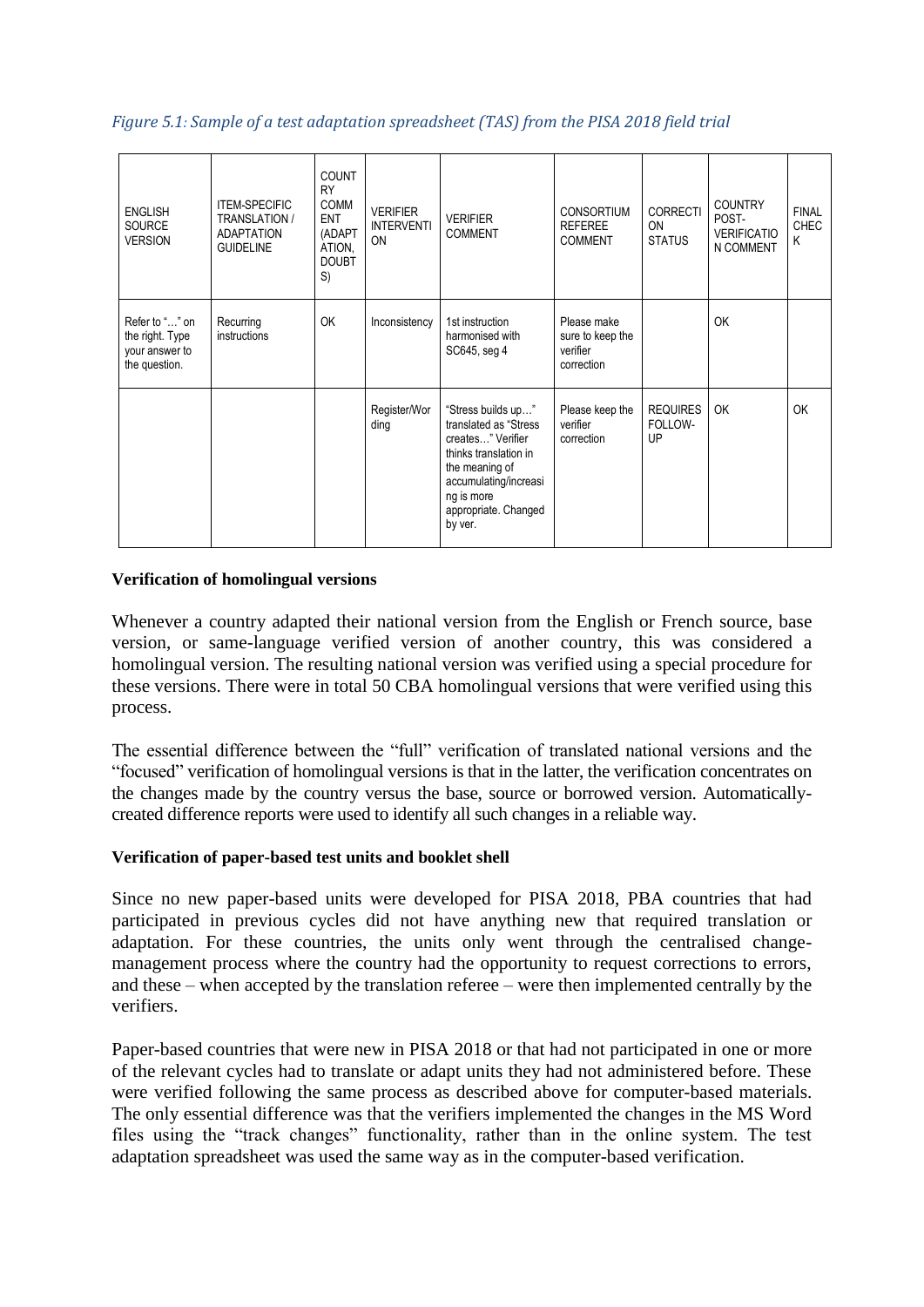## VERIFICATION OF QUESTIONNAIRES

Questionnaires were submitted for verification together with an agreed questionnaire adaptation spreadsheet (QAS). The first purpose of the questionnaire adaptation spreadsheet was to document all content-related or 'structural' deviations from the international reference versions. Such national adaptations were subject to clearance by the questionnaire team before the material was submitted for verification. Subsequently, the spreadsheet served the same objectives and followed the same logic as the test adaptation spreadsheet for test units (see above). Figure 5.2 shows a sample questionnaire adaptation spreadsheet from the PISA 2018 field trial.

| National Centre to complete                         |                                                                             |                                                                       | Questionnaire Team to complete |                                  |                     | Verifier to complete                 |                                                                                                                                                                                               |                            |
|-----------------------------------------------------|-----------------------------------------------------------------------------|-----------------------------------------------------------------------|--------------------------------|----------------------------------|---------------------|--------------------------------------|-----------------------------------------------------------------------------------------------------------------------------------------------------------------------------------------------|----------------------------|
| 8a                                                  | 8b                                                                          | 9                                                                     | 10                             | 11                               | 12                  | 13                                   | 14                                                                                                                                                                                            | 15                         |
| English translation of the<br>national version      | Proposed target version in<br>national language                             | Justification for<br>proposed changes;<br>national centre<br>comments | Questionnaire<br>team Comments | Recode<br>suggestion<br>or other | Agreement<br>status | Verifier<br>intervention<br>category | Verifier comments                                                                                                                                                                             | Verifier target<br>version |
| Number of lessons<br>per week in Slovak<br>language | Poc'et vyuc'ovacích<br>hodín slovenského<br>jazyka a literatúry<br>týldenne |                                                                       |                                |                                  | AGREED              | <b>OK</b>                            | Complete translation in 8a<br>should be: "Number of<br>lessons per week in Slovak<br>language and literature."<br>which is the whole correct<br>name of the subject.<br>Considered OK by ver. |                            |
| Number of lessons<br>per week in<br>mathematics     | Poc'et vyuc'ovacích<br>hodín matematiky<br>týldenne                         |                                                                       |                                |                                  | AGREED              | <b>OK</b>                            |                                                                                                                                                                                               |                            |
| Number of lessons<br>per week in school<br>science  | Poc'et vyuc'ovacich<br>hodín prírodovedných<br>predmetov týl denne          |                                                                       |                                |                                  | AGREED              | <b>OK</b>                            | Adapted as: Number of<br>lessons per week in<br>science subjects.<br>Considered OK by ver.                                                                                                    |                            |

## *Figure 5.2: Sample of a questionnaire adaptation spreadsheet (QAS) from the PISA 2018 field trial*

The verifiers' brief was to check whether target questionnaires are linguistically correct and faithful to either the source version (when no adaptation is made) or the approved English translation of the national version (when an adaptation is made). In light of this, verifiers were instructed:

- to check whether the back translation of the agreed adaptation was accurate
- to check whether the agreed adaptation was correctly reflected in the questionnaire
- to check the questionnaires for undocumented adaptations (deviations from the source not listed in the questionnaire adaptation spreadsheet) and report them
- to check linguistic correctness (grammar, spelling, etc.) of the entire target version.

For the paper-based questionnaires (Student and School questionnaires for countries administering paper-based assessment, Parent Questionnaire for all countries/economies taking this option), verifier interventions were entered in the questionnaires using the track changes mode, while verifier comments were entered in the verifier column of the questionnaire adaptation spreadsheet.

For computer-based questionnaires administered on the questionnaire authoring tool (QAT) platform, the verifier interventions were inserted in the spreadsheet in a separate "Verified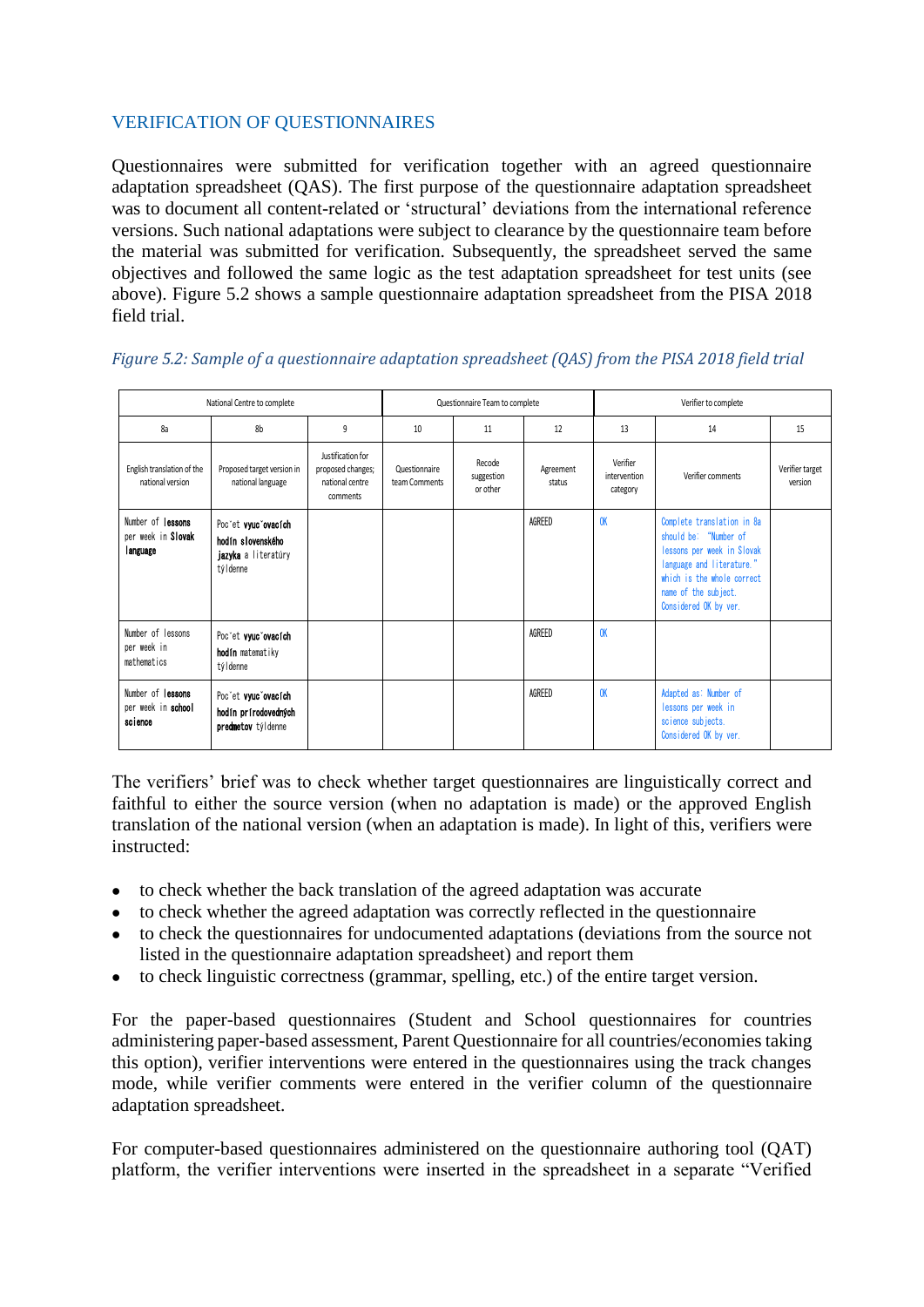target version" column, in addition to documenting the rationale for the change. The verifiers did not have editing access to the new questionnaire items on the platform. If the change was agreed, the country implemented it in the spreadsheet. In paper-based questionnaires, the verifier introduced the changes in the Word files using the track changes functionality, and documented the changes in the QAS.

As with test units, any more significant changes were labelled as "requires follow-up" by the questionnaire team, and after negotiation with the country teams, their correct implementation was checked by verifiers during final check.

There were no special "homolingual" procedures for the verification of questionnaires since differences in education systems mean that these are very extensively adapted even when sharing a common language. Nevertheless, English and French versions benefited from a coordination process similar to the one implemented for test materials. A list of "tips" for verification of questionnaires, including spelling, possibly recurring adaptation issues, and especially errata (errors identified in the source version after release to the countries/economies) and "quasi-errata" (suggestions for improving the source) was maintained, built up, and used in each successive verification.

As in previous cycles of PISA, there was also an increased effort to harmonise the verification feedback for different language versions of questionnaires used in the same country (e.g. German, French and Italian for Switzerland, or the four language versions for Spain). Such versions are by necessity entrusted to different verifiers, but as frequently as possible, cApStAn's verification reviewers made a point of reviewing and delivering such versions together, striving to harmonise verification interventions on adaptation issues common to the different language versions.

## VERIFICATION OF CODING GUIDES

In PISA 2018, the coding guides were verified in a separate process from the test items, and at a later time. This was necessary since many additions and improvements were made to the master versions after the coder training meetings, long after preliminary versions of the guides had been made available to countries/economies. As in PISA 2012 and 2015, the scoring sections were not made available for translation at the time of the unit dispatch. There was one coding guide per trend domain (mathematics, science and reading).

For CBA countries/economies, there was, in addition, one coding guide for new reading units, and for those countries/economies that opted for financial literacy, there was a separate coding guide for this domain.

The overall procedure was the same as for paper-based test units: verifier corrections were made in track changes in the MS Word files, and documented in the monitoring sheets in Excel format. For countries/economies that had participated in previous cycles, trend coding guides underwent a similar controlled change request process as the test units.

## MAIN SURVEY VERIFICATION

In previous cycles, the instruments were revised to some extent between the field trial and main survey and were then re-verified in this revised form before the main survey. In PISA 2018, no major changes were made in the master versions after the field trial (apart from entire units or